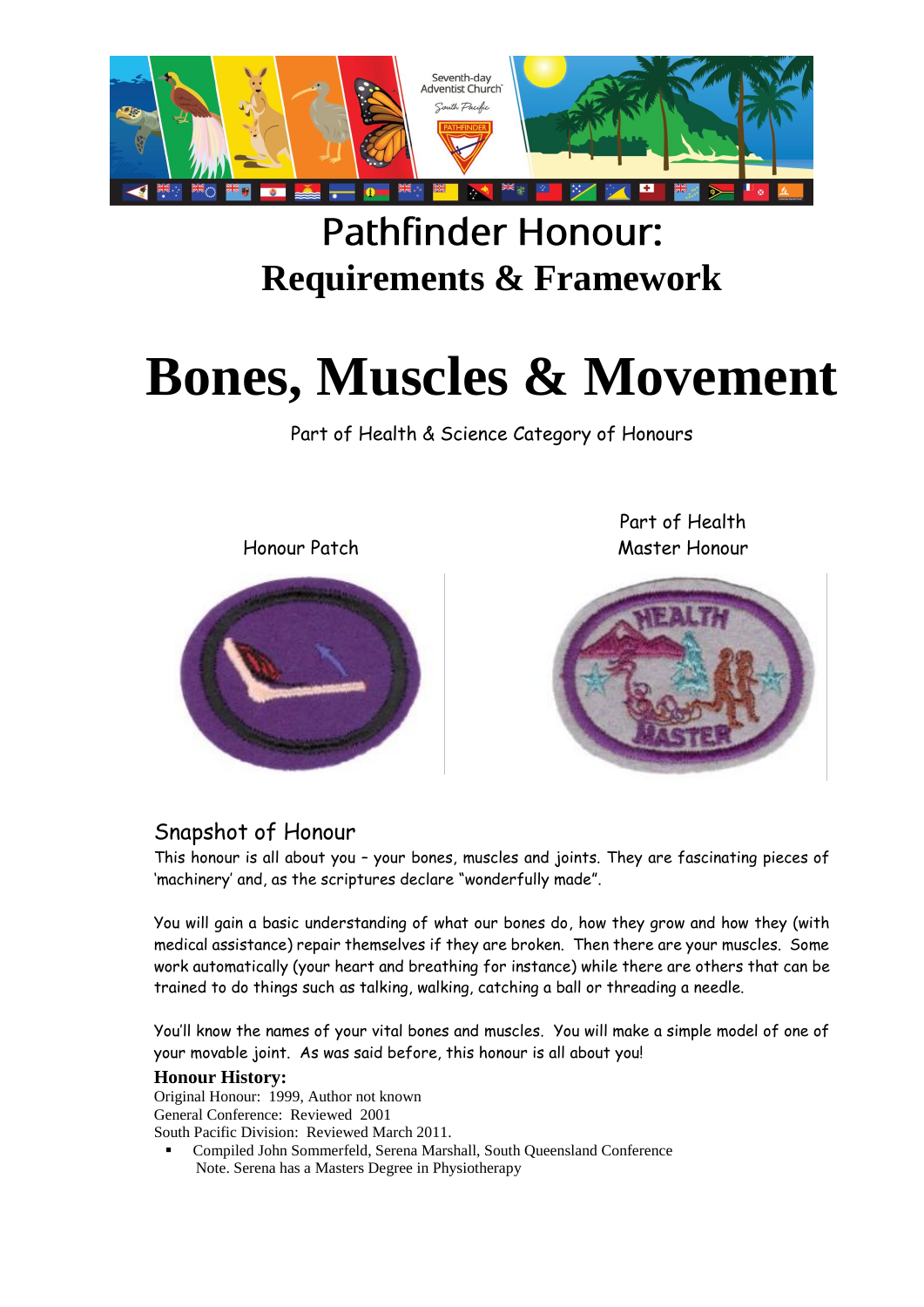### **Bones, Muscles & Movement Honour**

| <i><b>*Skill Level:</b></i>                                                 | Level $2/3$                                                                                                                       |
|-----------------------------------------------------------------------------|-----------------------------------------------------------------------------------------------------------------------------------|
| <u>Pre-requisites:</u>                                                      | Nil                                                                                                                               |
| Preparation Time:                                                           | Average (4-8 hrs)                                                                                                                 |
| <b>Physical Requirements:</b>                                               | Minimal                                                                                                                           |
| Equipment/Materials<br>Required:                                            | Models of the human skeleton etc are useful but not essential.                                                                    |
| Location: $\vert$                                                           | Indoors; Outdoors; Excursion etc.                                                                                                 |
| Sabbath Appropriate:                                                        | Can be adapted                                                                                                                    |
| <b>Safety &amp; Legal</b><br>Requirements:                                  | Refer to and comply with Local, State and Country Requirements.<br>All duty of care must be complied with.                        |
| Links to P/F Curriculum:<br>(Cards, Speciality, Pursuits),<br>or AO Modules |                                                                                                                                   |
| Suggested Teaching/<br>Presentation method(s):                              | Presentation and Discussion; Excursion; Practical application;                                                                    |
| Recommended<br>Assessment:                                                  | Workbook & Assessment Sheet which has a checklist of practical<br>requirements and a short test to check knowledge of the honour. |
| List of Resources: $\parallel$                                              | See Trainer's Notes                                                                                                               |

**Honour Framework:** [Compulsory items are <u>underlined</u>. Others are for guidance]

#Skill Level. A General Conference term which broadly describes typical physical and mental development. Level 1 (Friends, Companions); Level 2 (Explorers, Rangers); Level 3 (Voyagers, Guides)

## **Honour Components:**

| Requirements: See following page                                                                                                 |
|----------------------------------------------------------------------------------------------------------------------------------|
| Trainer's Notes:   Bones, Muscles & Movement Honour Trainer's Notes                                                              |
| Student's Workbook:   Bones, Muscles & Movement Honour Workbook                                                                  |
| Assessment Sheet:   Bones, Muscles & Movement Honour Assessment<br>(On SPD Honour Website but Leader's level access is required) |